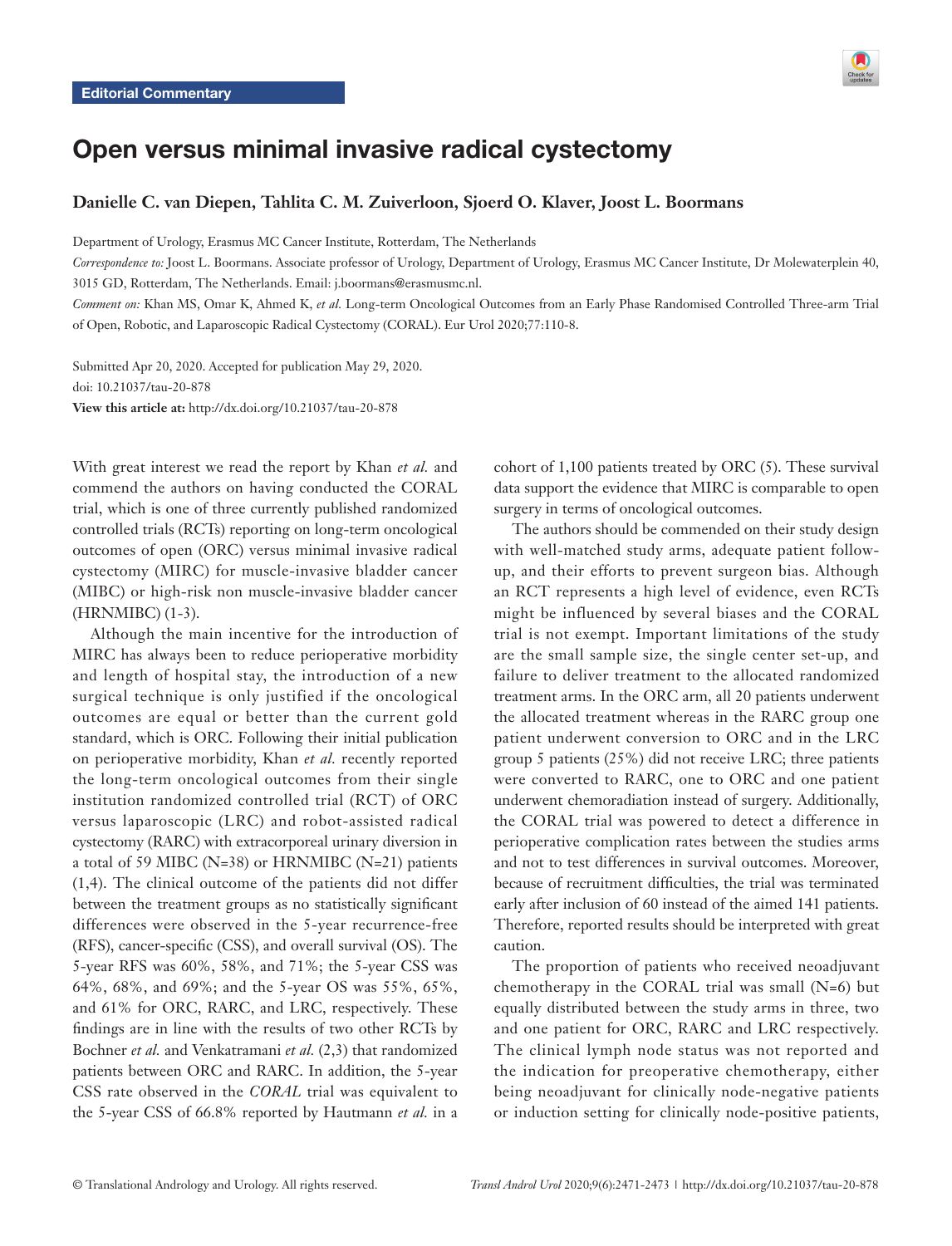was not stated. This could possibly have had an impact on oncological survival outcomes. Moreover, the proportion of preoperative MIBC diagnosis seemed overrepresented in the LRC group; 74% versus 60% in both ORC and RARC groups.

With respect to the oncological safety of MIRC *vs.* ORC, two important points of discussion have been mentioned over recent years. First, it was suggested that lymph node dissections were less adequate and resulted in a lower lymph node yield for minimally invasive techniques. Secondly, concerns were raised that the pneumoperitoneum during laparoscopic surgery could enhance local tumor spread or implantation of tumor cells into the peritoneal cavity (2,6). However, like the RAZOR trial, Khan *et al.* did not find a difference in lymph node yield and local recurrence rate between the different surgical modalities (1,3).

Lastly, both patient and surgeon bias were also noted in the CORAL trial. Of the 164 patients eligible for inclusion, 35% declined to participate because of patient preferences for a specific surgical approach. The authors tried to minimize surgeon bias by ensuring all surgeons completed their learning curve with more than 110 cystectomies performed per surgeon for the respective modalities but evidence is lacking on what the optimal number of procedures performed should be for a surgeon who completed the learning curve. Therefore, differences in surgical skills could potentially have influenced the results of the CORAL trial.

Current literature suggests that oncological outcomes for MIBC are predominantly determined by tumor biology and that the surgical modality is unlikely to play a significant role in the risk of disease recurrence after cystectomy. Therefore, the advantage of MIRC over ORC should lay in less perioperative morbidity because cystectomy itself is a challenging surgical procedure with high morbidity rates. In addition, reduction of perioperative morbidity lowers additional costs of auxiliary diagnostic and therapeutic procedures for peri- and postoperative complications. Thus far, in all RCTs that compared ORC versus MIRC the urinary diversion was done extracorporeal. However, since morbidity from a cystectomy is mainly caused by the reconstructive phase for which parts of the small intestine are used, extracorporeal urinary diversions for which a laparotomy is mandatory could dilute the potential advantage of MIRC and open reconstruction in terms of perioperative morbidity. We therefore eagerly await results of the iROC study, a multicenter prospective RCT comparing RARC with intracorporeal urinary diversion versus ORC (7). Furthermore, minimally invasive techniques provide an important advantage because the pneumoperitoneum and superior visibility of small blood vessels lead to reduced perioperative blood loss and the need for blood transfusions. Also, the median length of hospital stay is shorter for MIRC than for ORC, while ORC shows a reduced operating time and lower total costs.

Taken together, no differences have been observed between MIRC and ORC in terms of complication rate, pathological stage, lymph node yield and positive surgical margins. Now multiple RCTs, including the CORAL trial, show that long-term oncological outcomes are equivalent for MIRC and ORC and that perioperative morbidity is favorable for MIRC. Are these benefits of MIRC, as part of a larger context of complete patient recovery over time, sufficient to change current clinical practice? The surgical technique is one aspect of the complete treatment of MIBC and up to now no solid evidence is provided that minimal invasive techniques strongly outweigh the gold standard ORC in terms of costs, perioperative and longterm oncological outcome. Furthermore, patient and tumor characteristics should not be neglected and surgeon and hospital volume are well-established key determinants of outcome for both techniques. By developing minimally invasive techniques, we have broadened our surgical repertoire and are now able to offer patients a more personalized treatment option. Hence, for us the challenge does not lie in identifying the superiority of one surgical technique over the other, but rather in the imperative question of which patients to select for either technique.

#### Acknowledgments

*Funding:* None.

## Footnote

*Provenance and Peer Review:* This article was commissioned by the editorial office, Translational Andrology and Urology. The article did not undergo external peer review.

*Conflicts of Interest:* All authors have completed the ICMJE uniform disclosure form (available at [http://dx.doi.](http://dx.doi.org/10.21037/tau-20-878) [org/10.21037/tau-20-878](http://dx.doi.org/10.21037/tau-20-878)). The authors have no conflicts of interest to declare.

*Ethical Statement:* The authors are accountable for all aspects of the work in ensuring that questions related